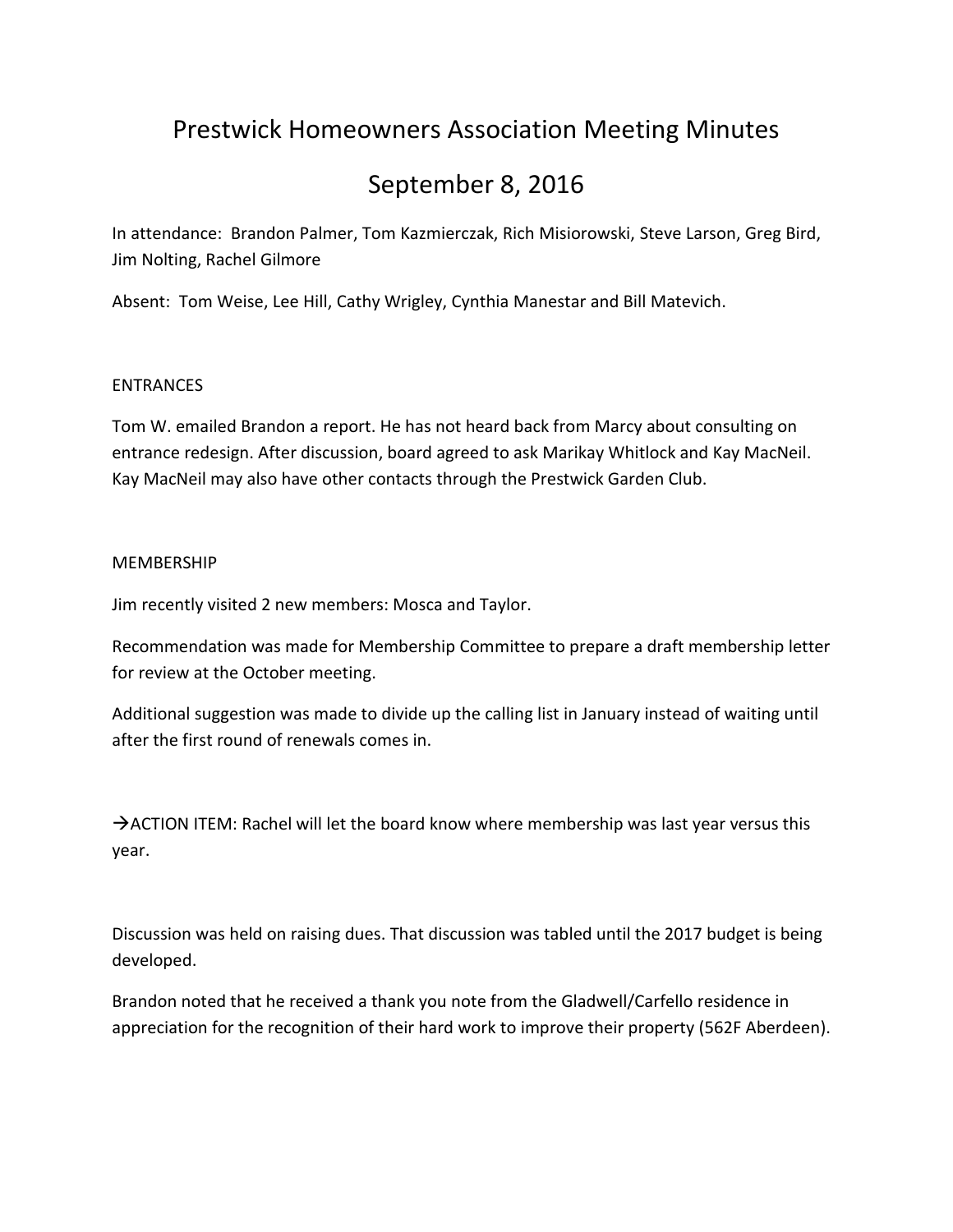Steve reported on multiple issues:

1. 527 Aberdeen – homeowner reports that he is not being approved for tear down because he can't yet get the gas company out to shut off the gas. Steve sent the homeowner the conditional approval of PHA which noted PHA's preference for a side load garage and the need to address the creek erosion. Permit approval hearing is September 22 as homeowner has requested a materials variance and a 30 foot setback instead of standard 40 foot. Steve and Jim have spoken to the neighbors and they are okay with the 30 foot setback. The PHA architect has approved the materials. Steve has requested that the homeowner send a letter saying that he will consider the side load garage and address the creek erosion. Suggestion was made for a PHA board member to attend the September 22 hearing. Greg will try to attend and will let Steve know if he can.

Steve will check with the Village about possible municipal funds for erosion abatement.

- 2. 706 Colony Lane homeowner wants to change architectural style from Mediterranean to Southern. Plans will be coming.
- 3. Discussion held on the need for Village permit for playground set construction. Steve will check with Village about permits for recent construction and will see if there are ordinances as to where the sets can be located (front vs. back vs. side yard). PHA was in agreement that they would not approve a set being built in a front yard.
- 4. Fences fences are only allowed in Prestwick as a safety feature around pools, as required by the Village. Board discussed creating a fence rules and regulations document. Cynthia reviewed a sample document and had a number of questions. PHA agreed they would prefer an open style picket as opposed to a barrier fence and will state that they prefer certain materials, although whatever the minimum standard is for the Village will be allowed.

Tom K. noted that McIntosh required fencing the perimeter of the yard if you had a pool. This was prior to Prestwick being annexed into Frankfort. The board agreed that those homes would be grandfathered in, and that they would prefer fencing just be around the pool itself.

The board also discussed the pool on Highland by Tom which is unused, half full and is a safety hazard. It was suggested that Tom report the safety hazard as an individual resident, not in any official capacity.

ARC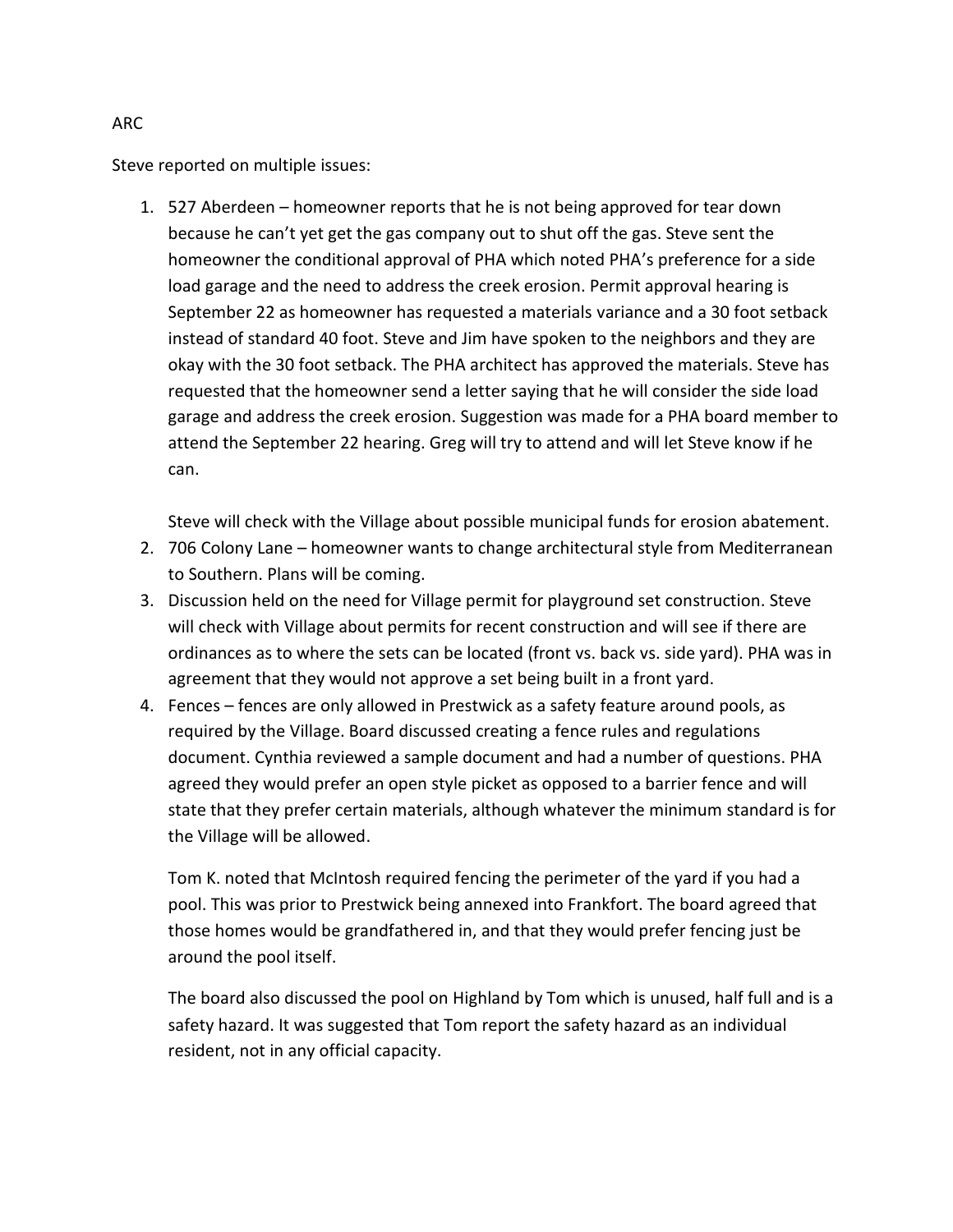→ ACTION ITEM: Steve will put together some fencing recommendations for review for the October meeting.

## FINANCIAL

Tom reported the \$900 in dues came in in August, with \$800 of it pre-paid for 2017 and \$100 from a bank settlement for 2016.

Currently, PHA has \$13,600 in operating funds and \$6,000 in savings.

There are a number of bills yet to pay this year including 3 landscaping payments and D&O insurance.

ACTION ITEM: Jim and Greg will get bids for D&O Insurance in November.

Rich moved to approve the treasurers report. Steve seconded. All were in favor.

Discussion was held on architectural review fees. Steve clarified that the stated policy is in the ARC document on the website and says that any fees paid upfront not needed to cover the cost of the review will be refunded to the homeowner.

 $\rightarrow$  ACTION ITEM: Brandon will put the specifics of the plan review fees in the newsletter.

 $\rightarrow$  ACTION ITEM: Tom K and Brandon will make financial data available via pie charts for the newsletter with a statement that members are free to request an appointment to review the financials.

SOCIAL – no report

SECURITY – no report

WEBSITE – no report

GOVERNMENT